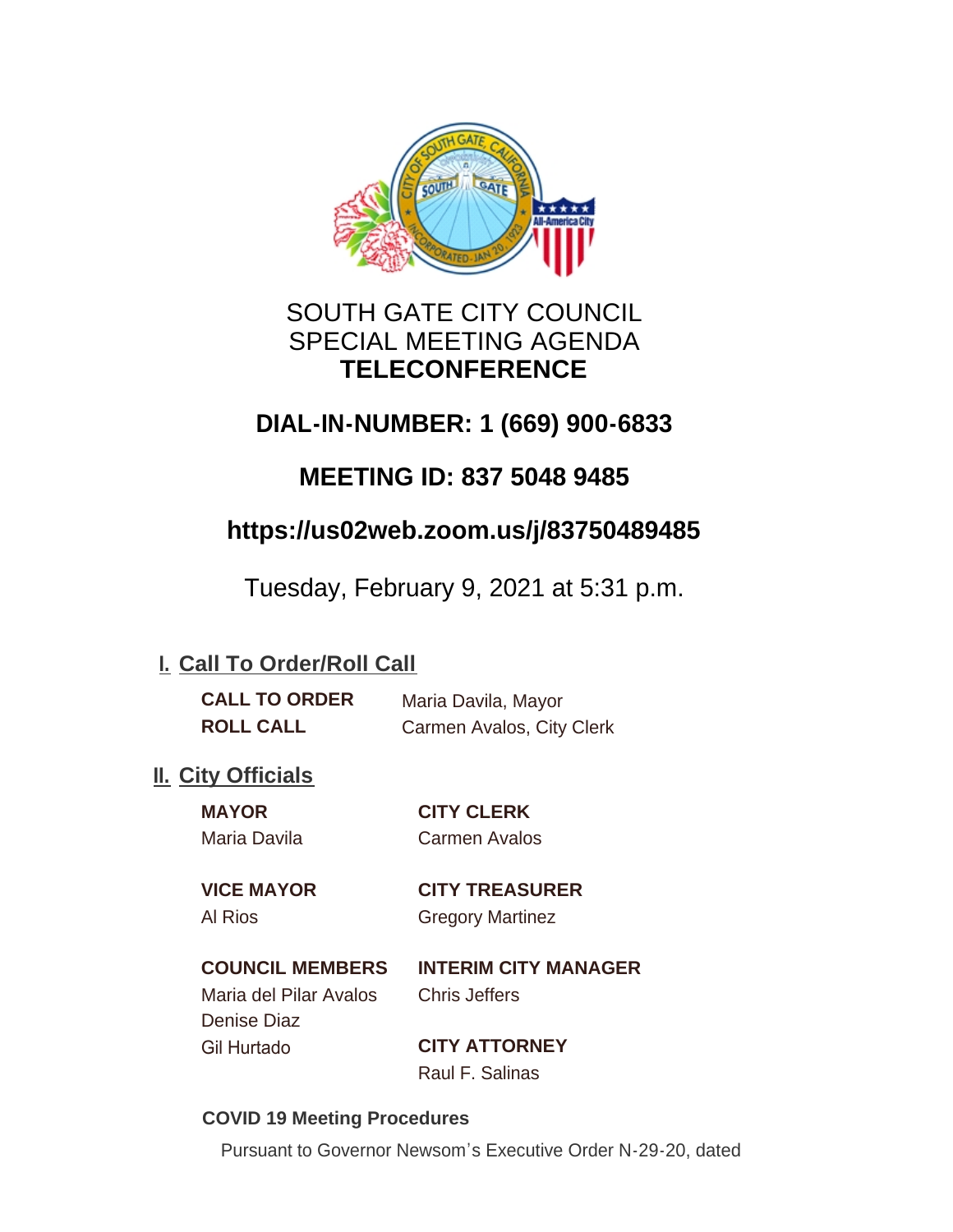March 17, 2020, members of the South Gate City Council, staff, and the public will participate in the February 9, 2021 meeting via a teleconference. To avoid exposure to COVID-19 this meeting will be held with City Council Members participating via teleconference by calling Dial-in-Number: 1 (669) 900-6833 and Meeting ID: 837 5048 9485 and https://us02web.zoom.us/j/83750489485

Additionally, you may submit your comments electronically by emailing the City Clerk at cavalos@sogate.org.

#### **Procedure for Participation:**

Any person wanting to participate may request to "speak" on an agenda item. Once acknowledged and authorized by the Mayor the person may speak. Alternatively, any person may submit comments on an item electronically by emailing cavalos@sogate.org. Submissions by email must be received 30 minutes prior to the posted start time of the meeting if emailing subject.

Subject line should read: **COMMENTS FOR ITEM \_\_\_\_\_, MEETING OF FEBRUARY 9, 2021**.

Please note, you will enter the meeting muted, but if you want to comment on an Agenda Item or during the public comment portion of the Agenda, raise your hand or press \*9 at the appropriate time indicated by the Mayor. When you are selected to speak, you will hear that you are unmuted, this is the time to make your public comments. Your patience with these changes is appreciated as the City adjusts to new ways of conducting business during the COVID-19 pandemic. Thank you.

**Accessibility:** Reasonable accommodations for individuals with disabilities will be handled on a case-by-case basis and in accordance with the Americans with Disabilities Act and Governor Newsom's Executive Order N-29-20. Please call the Office of the City Clerk at 323.563.9510.

## **Meeting Compensation Disclosure III.**

Pursuant to Government Code Section 54952.3: Disclosure of compensation for meeting attendance by City Council Members is \$650 monthly regardless of the amount of meetings.

## **Closed Session: (ATTY) IV.**

### **1. CONFERENCE WITH LEGAL COUNSEL – PENDING LITIGATION**

Pursuant to Government Code Section 54956.9(a), 54954.9(b)(3)(c)

a. Ernie Gonzalez v. Linda Aceves, et al.

- b. Nallely Rincon v. City of South Gate, et al.
- c. Romina G. Garcia & Jason Sarabia v. City of South Gate

Documents: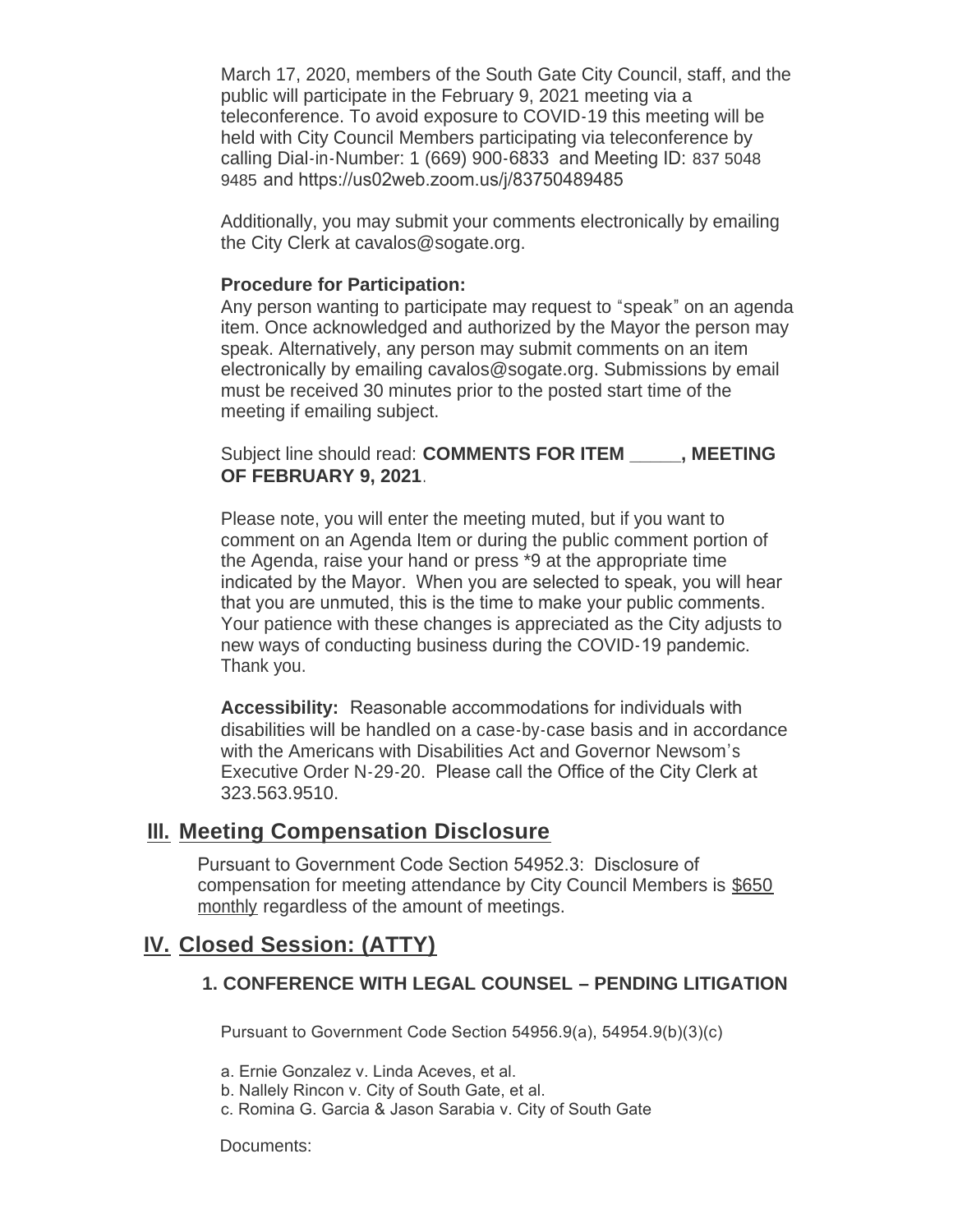## **Special Meeting Adjournment V.**

I, Carmen Avalos, City Clerk, certify that a true and correct copy of the foregoing Meeting Agenda was posted on February 4, 2021 at 12:00 p.m., as required by law.

Carmen Avalos, CMC City Clerk

Materials related to an item on this Agenda submitted to the City Council after distribution of the agenda packet are available for public inspection in the City Clerk's Office

> 8650 California Avenue, South Gate, California 90280 (323) 563-9510 \* fax (323) 563-5411 \* [www.cityofsouthgate.org](http://www.cityofsouthgate.org/)

In compliance with the American with Disabilities Act, if you need special assistance to participate in the City Council Meetings, please contact the Office of the City Clerk.

Notification 48 hours prior to the City Council Meeting will enable the City to make reasonable arrangements to assure accessibility.